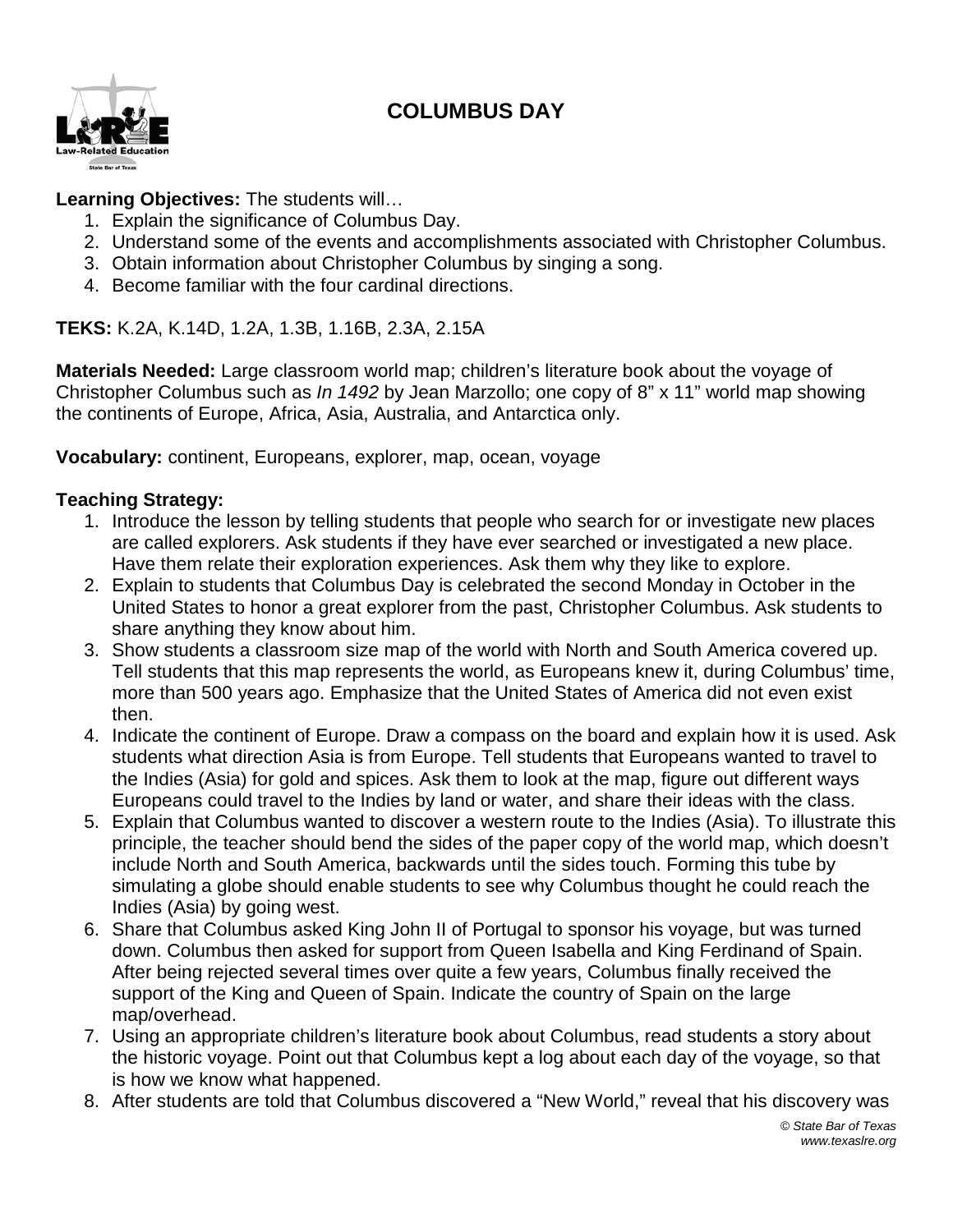somewhere in the Bahamas, instead of the Indies. Uncover the continents of North and South America on the large world map/overhead. Indicate the location of the Bahama Islands. Trace the route Columbus took from Spain to the Bahamas and point out how it was logical for Columbus to assume he had reached Asia.

- 9. Explain that though Columbus didn't reach the Indies, the Bahamas still had riches that Columbus could take back to Spain. Columbus made three additional voyages to the Bahamas and many other Europeans sailed there, too. Columbus even took horses to the new world on his second voyage.
- 10.Tell students Columbus Day is a holiday celebrated in the United State to celebrate Columbus' voyage from Spain to this new land/world in the west.
- 11.Teach students the song "Christopher Columbus" on the next page.

#### **Evaluation:**

Assign each student a verse from the song to illustrate with a picture. Duplicate complete sets of the pictures for each verse, and have students, working in groups, put the pictures in sequential order.